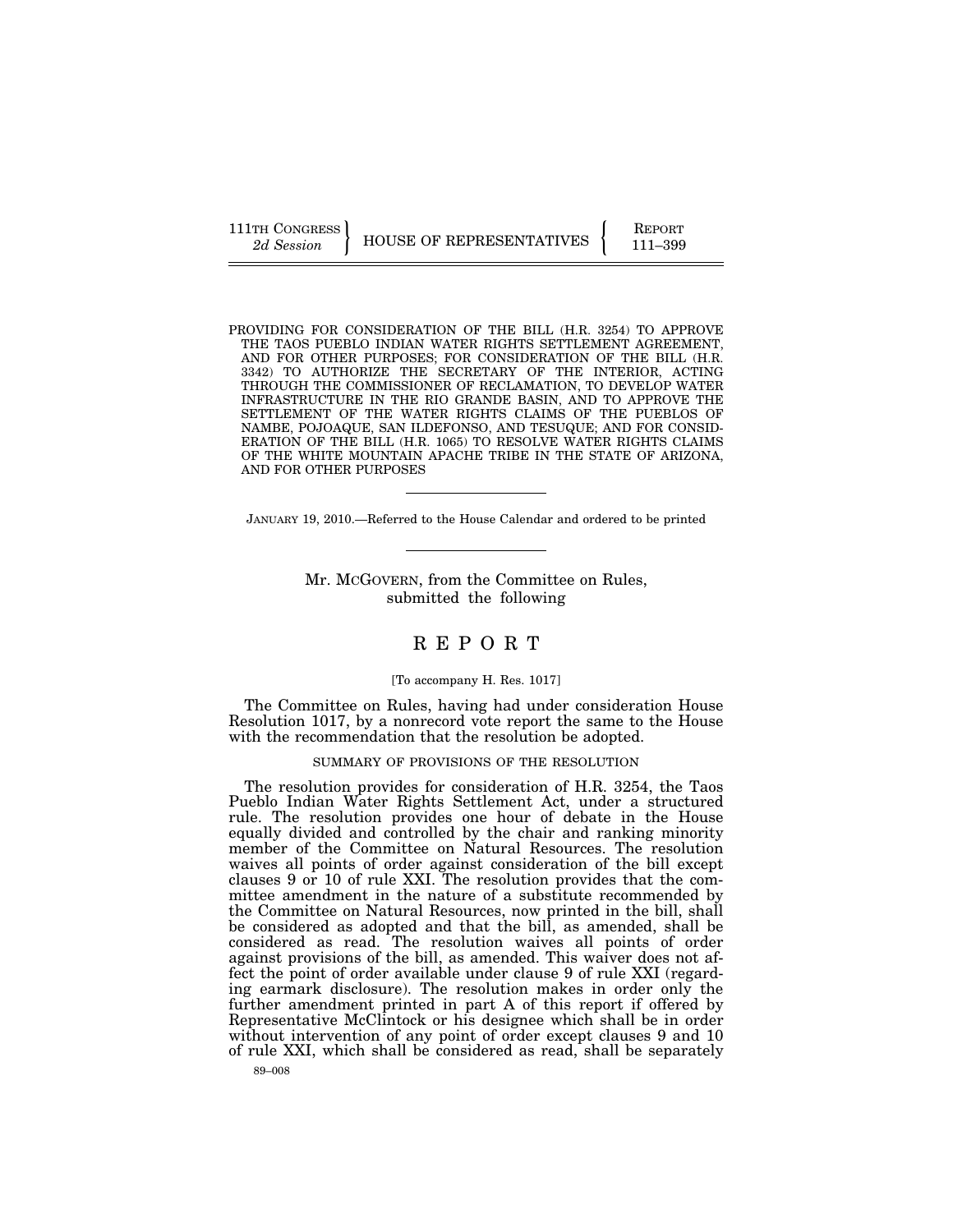debatable for 10 minutes equally divided and controlled by the proponent and an opponent, and shall not be subject to a demand for a division of the question. The resolution provides one motion to recommit H.R. 3254 with or without instructions.

The resolution also provides for consideration of H.R. 3342, the Aamodt Litigation Settlement Act, under a structured rule. The resolution provides one hour of debate in the House equally divided and controlled by the chair and ranking minority member of the Committee on Natural Resources. The resolution waives all points of order against consideration of the bill except clauses 9 or 10 of rule XXI. The resolution provides that the committee amendment in the nature of a substitute recommended by the Committee on Natural Resources, now printed in the bill, shall be considered as adopted and that the bill, as amended, shall be considered as read. The resolution waives all points of order against provisions of the bill, as amended. This waiver does not affect the point of order available under clause 9 of rule XXI (regarding earmark disclosure). The resolution makes in order only the further amendment printed in part B of this report if offered by Representative McClintock or his designee which shall be in order without intervention of any point of order except clauses 9 and 10 of rule XXI, which shall be considered as read, shall be separately debatable for 10 minutes equally divided and controlled by the proponent and an opponent, and shall not be subject to a demand for a division of the question. The resolution provides one motion to recommit H.R. 3342 with or without instructions.

The resolution further provides for consideration of H.R. 1065, the White Mountain Apache Tribe Water Rights Quantification Act of 2009, under a structured rule. The resolution provides one hour of debate in the House equally divided and controlled by the chair and ranking minority member of the Committee on Natural Resources. The resolution waives all points of order against consideration of the bill except clauses 9 or 10 of rule XXI. The resolution provides that the committee amendment in the nature of a substitute recommended by the Committee on Natural Resources, now printed in the bill, modified by the amendment printed in part C of this report shall be considered as adopted and provides that the bill, as amended, shall be considered as read. The resolution waives all points of order against provisions of the bill, as amended. This waiver does not affect the point of order available under clause 9 of rule XXI (regarding earmark disclosure). The resolution makes in order only the further amendment printed in part D of this report if offered by Representative McClintock or his designee which shall be in order without intervention of any point of order except clauses 9 and 10 of rule XXI, which shall be considered as read, shall be separately debatable for 10 minutes equally divided and controlled by the proponent and an opponent, and shall not be subject to a demand for a division of the question. Finally the resolution provides one motion to recommit H.R. 1065 with or without instructions.

#### EXPLANATION OF WAIVERS

Although the rule waives all points of order against consideration of H.R. 3254 (except for those arising under clauses 9 and 10 of rule XXI) and against provisions of the bill, as amended, the Com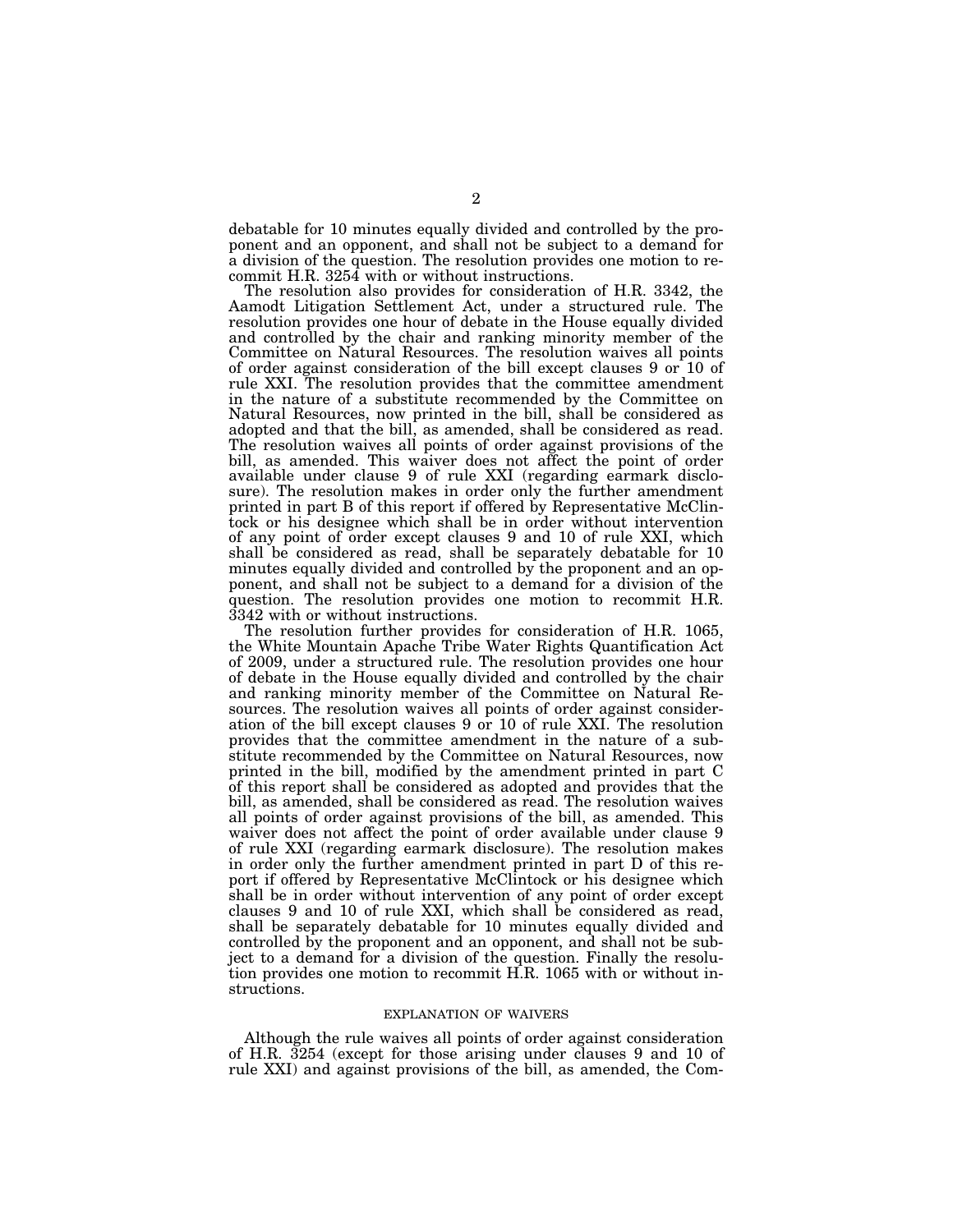mittee is not aware of any points of order. The waivers of all points of order are prophylactic.

Although the rule waives all points of order against consideration of H.R. 3342 (except for those arising under clauses 9 and 10 of rule XXI) and against provisions of the bill, as amended, the Committee is not aware of any points of order. The waivers of all points of order are prophylactic.

Although the rule waives all points of order against consideration of H.R. 1065 (except for those arising under clauses 9 and 10 of rule XXI) and against provisions of the bill, as amended, the Committee is not aware of any points of order. The waivers of all points of order are prophylactic.

### SUMMARY OF AMENDMENT IN PART A TO BE MADE IN ORDER FOR H.R. 3254

Prevents the bill from taking effect until the Attorney General has submitted a formal written response to Congress that the proposed Indian water rights settlement represents a net benefit to the U.S. based on the costs and risks of litigation and the odds that the Taos Pueblo Tribe would prevail in the litigation.

#### SUMMARY OF AMENDMENT IN PART B TO BE MADE IN ORDER FOR H.R. 3342

Prevents the bill from taking effect until the Attorney General has submitted a formal written response to Congress that the proposed Indian water rights settlement represents a net benefit to the U.S. based on the costs and risks of litigation and the odds that the Pueblo Tribe would prevail in the litigation.

## SUMMARY OF AMENDMENT IN PART C TO BE CONSIDERED AS ADOPTED FOR H.R. 1065

## The amendment will make the bill PAYGO compliant.

## SUMMARY OF AMENDMENT IN PART D TO BE MADE IN ORDER FOR H.R. 1065

Prevents the bill from taking effect until the Attorney General has submitted a formal written response to Congress that the proposed Indian water rights settlement represents a net benefit to the U.S. based on the costs and risks of litigation and the odds that the White Mountain Apache Tribe would prevail in the litigation.

PART A—TEXT OF AMENDMENT TO BE MADE IN ORDER FOR H.R. 3254

At the end of the bill, add the following new section:

**SEC. \_\_\_. EFFECTIVE DATE.**<br>This Act shall not take effect until the Attorney General has submitted a formal written response to Congress that the Indian water rights settlement proposed in this Act represents a net benefit to the United States, based on the costs and risks of litigation and the odds that the Taos Pueblo would prevail in the litigation.

PART B—TEXT OF AMENDMENT TO BE MADE IN ORDER FOR H.R. 3342

At the end of the bill, add the following new section: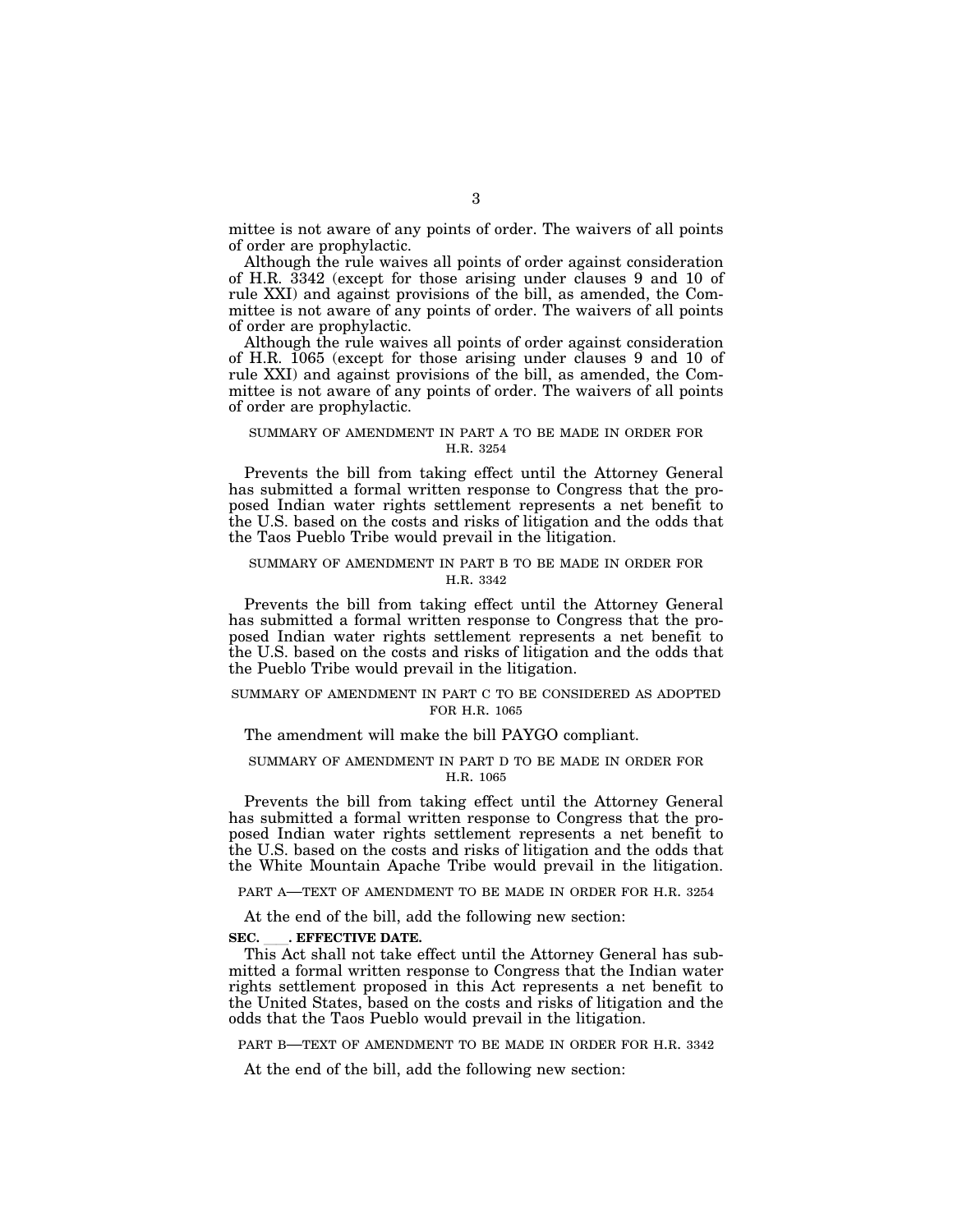**SEC. \_\_\_. EFFECTIVE DATE.**<br> This Act shall not take effect until the Attorney General has submitted a formal written response to Congress that the Indian water rights settlement proposed in this Act represents a net benefit to the United States, based on the costs and risks of litigation and the odds that the Pueblo would prevail in the litigation.

#### PART C—TEXT OF AMENDMENT TO BE CONSIDERED AS ADOPTED FOR H.R. 1065

Page 40, line 21, strike "October 31, 2015" and insert "April 30,  $2020$ ".

Page 43, strike lines 1 through 4 and insert the following:

(1) the amounts made available under subsection (e);

(2) the amounts appropriated to the subaccount pursuant to subsections (a) and  $\overline{d}$  of section 12, as applicable; and

(3) such other amounts as are available includ-

Page 46, strike lines 1 through 6 and insert the following:

(2) INVESTMENT.—The Secretary shall invest the amounts in the White Mountain Apache Tribe Water Rights Settlement Subaccount in accordance with section 403(f)(4) of the Colorado River Basin Project Act (43 U.S.C. 1543(f)(4)).

(3) USE OF INTEREST.—The interest accrued on amounts invested under paragraph (2) shall not be available for expenditure or withdrawal until the later of—

(A) November 1, 2019; and

(B) the enforceability date.

(e) LOWER COLORADO RIVER BASIN DEVELOPMENT FUND.—

(1) IN GENERAL.—Of amounts in the Lower Colorado River Basin Development Fund made available under section 403(f)(2)(D)(vi) of the Colorado River Basin Project Act (43 U.S.C.  $1543(f)(2)(D)(vi)$ , an amount equal to the difference between the balance of the White Mountain Apache Tribe Settlement Subaccount (as of November 1, 2019), and the amount authorized to be appropriated under section  $12(a)(1)$ , but not to exceed \$100,000,000, shall be deposited, without further appropriation, in the White Mountain Apache Tribe Settlement Subaccount.

(2) AVAILABILITY OF FUNDS.—The funds authorized to be deposited in the White Mountain Apache Tribe Settlement Subaccount pursuant to paragraph (1) shall not be available for expenditure or withdrawal until the later of—

(A) November 1, 2019; and

(B) the enforceability date.

Page 51, strike line 17 and insert the following: "is amended by striking 'January 1, 2013' and inserting 'May 1,  $2020$ '".

Page 52, delete lines 17 through 23 and insert the following: ''be known as the 'WMAT Settlement Fund', consisting of such amounts as are deposited in the fund under subparagraph (B), together with any interest accrued on those amounts, for use by the Tribe in accordance with subparagraph (C)."

Page 58, strike lines 13 through 15 "that, on an annual basis, the deadline described in section  $9\left(\frac{d}{2}\right)$  is not likely to be met because the amount authorized by subsection (a) has not been ap-'' and insert ''that, on an annual basis, the amount authorized to be appropriated under subsection (a) will not be ap-''.